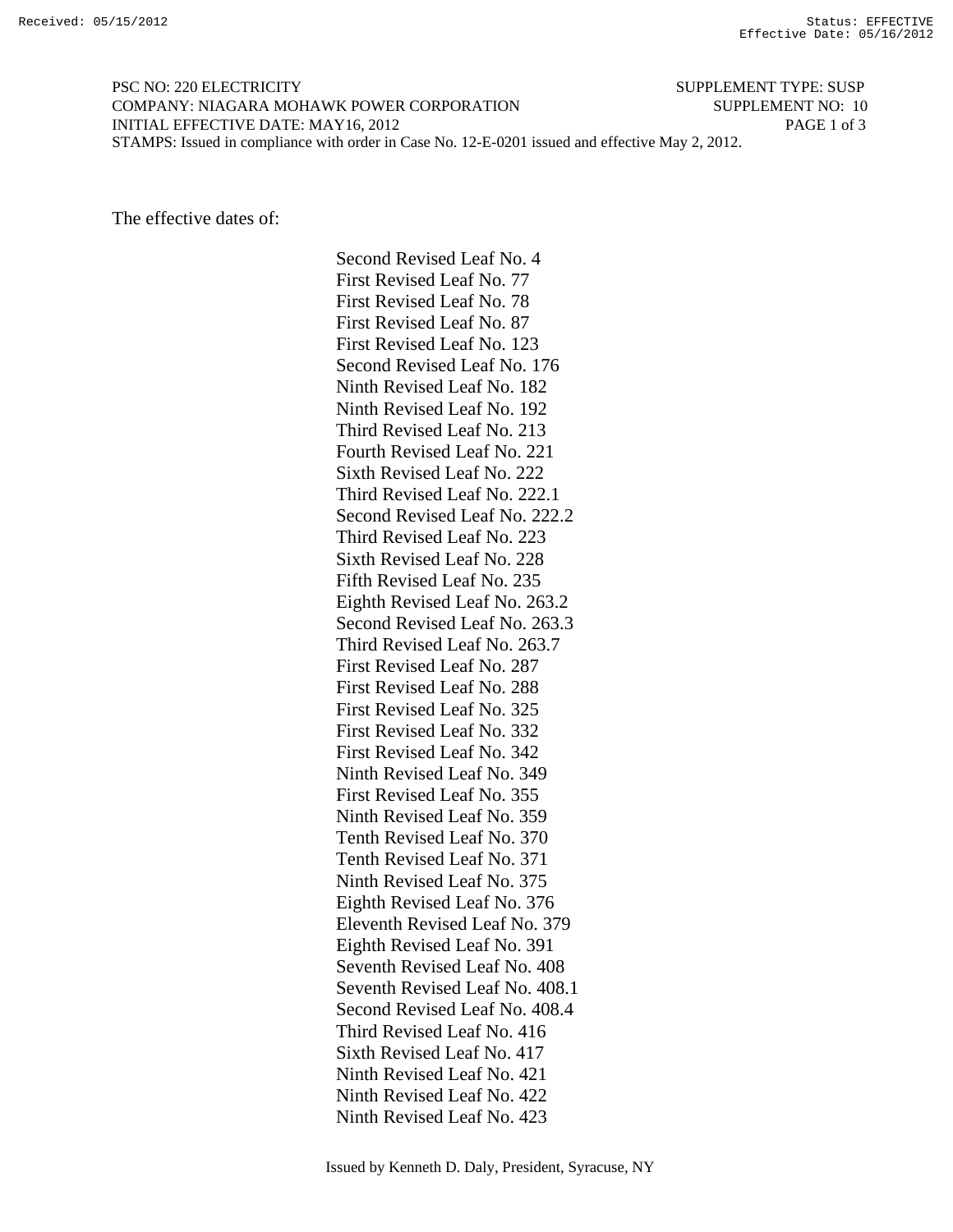PSC NO: 220 ELECTRICITY SUPPLEMENT TYPE: SUSP COMPANY: NIAGARA MOHAWK POWER CORPORATION SUPPLEMENT NO: 10 INITIAL EFFECTIVE DATE: MAY 16, 2012 PAGE 2 of 3 STAMPS: Issued in compliance with order in Case No. 12-E-0201 issued and effective May 2, 2012.

> Ninth Revised Leaf No. 424 Seventh Revised Leaf No. 432 Seventh Revised Leaf No. 438 First Revised Leaf No. 445 First Revised Leaf No. 446 First Revised Leaf No. 447 Second Revised Leaf No. 448 First Revised Leaf No. 449 Third Revised Leaf No. 465 Third Revised Leaf No. 467

Statement of Merchant Function Charge No. 4

are hereby suspended to and including September 28, 2012. Pending restoration, reissue, or cancellation, the rates, rules and regulations in:

> First Revised Leaf No. 4 Original Leaf No. 77 Original Leaf No. 78 Original Leaf No. 87 Original Leaf No. 123 First Revised Leaf No. 176 Eighth Revised Leaf No. 182 Eighth Revised Leaf No. 192 Second Revised Leaf No. 213 Third Revised Leaf No. 221 Fifth Revised Leaf No. 222 Second Revised Leaf No. 222.1 First Revised Leaf No. 222.2 Second Revised Leaf No. 223 Fifth Revised Leaf No. 228 Fourth Revised Leaf No. 235 Sixth Revised Leaf No. 263.2 First Revised Leaf No. 263.3 Second Revised Leaf No. 263.7 Original Leaf No. 287 Original Leaf No. 288 Original Leaf No. 325 Original Leaf No. 332 Original Leaf No. 342 Eighth Revised Leaf No. 349 Original Leaf No. 355